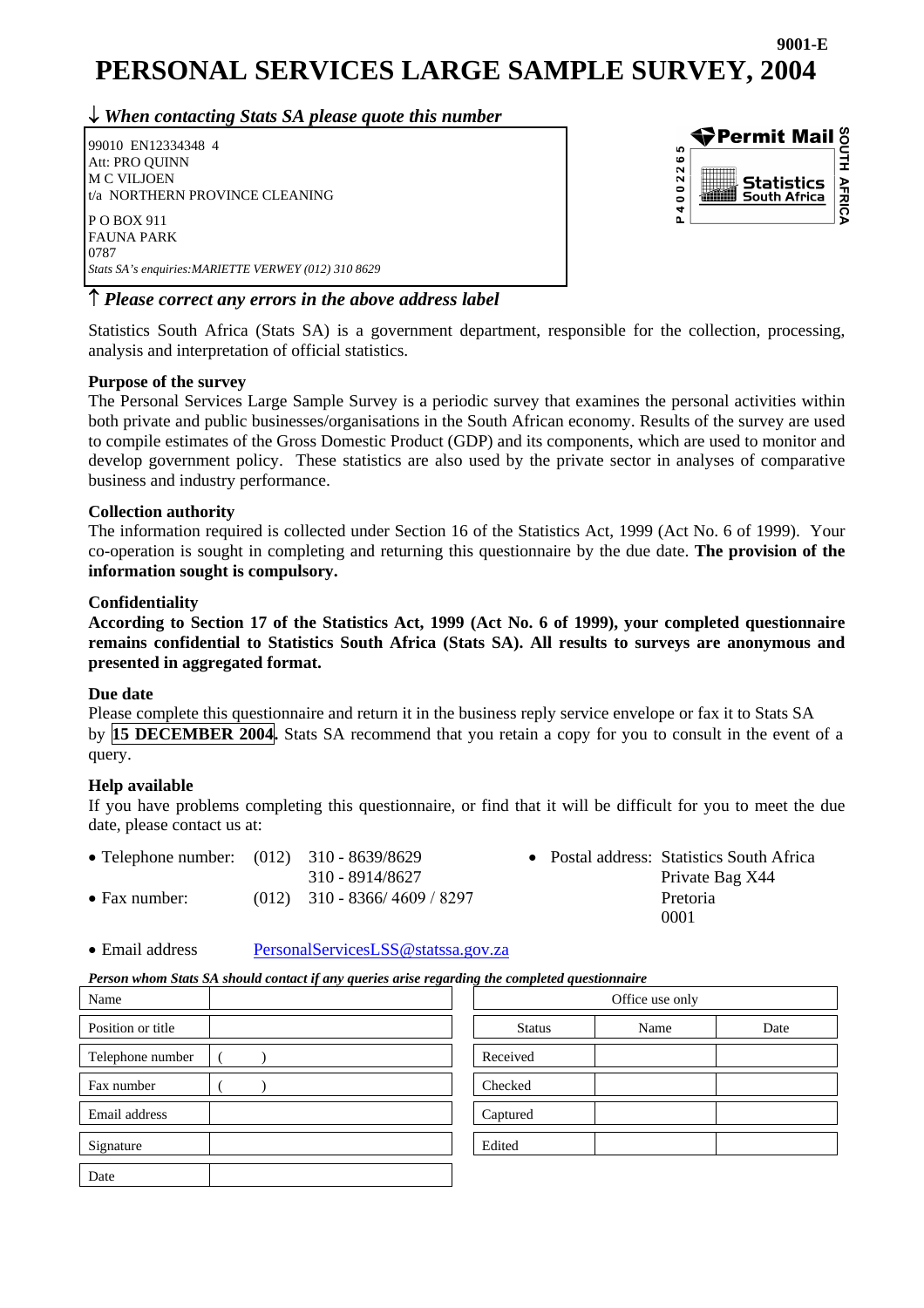# *Please note*

- All figures should exclude value-added tax (VAT)
- Report all monetary values in **thousands** of **rands** (R '000). Where the values in your accounts are not expressed in thousands of rands, please round them off to the nearest thousand rand
- Only the South African-based activities of the enterprise shown on the address label should be included on the questionnaire
- If exact figures are not available, provide careful estimates
- The items listed under '**Include'** and '**Exclude'** are only examples and should not be taken as a complete list of items to be included or excluded
- An enterprise is a legal unit or a combination of legal units that includes and directly controls all functions necessary to carry out its production activities

# **Part 1 - General information**

**1. Location of the business or head office (**if operating more than one branch or establishment**)** 

# **2 . Indicate your type of ownership or type of organisation**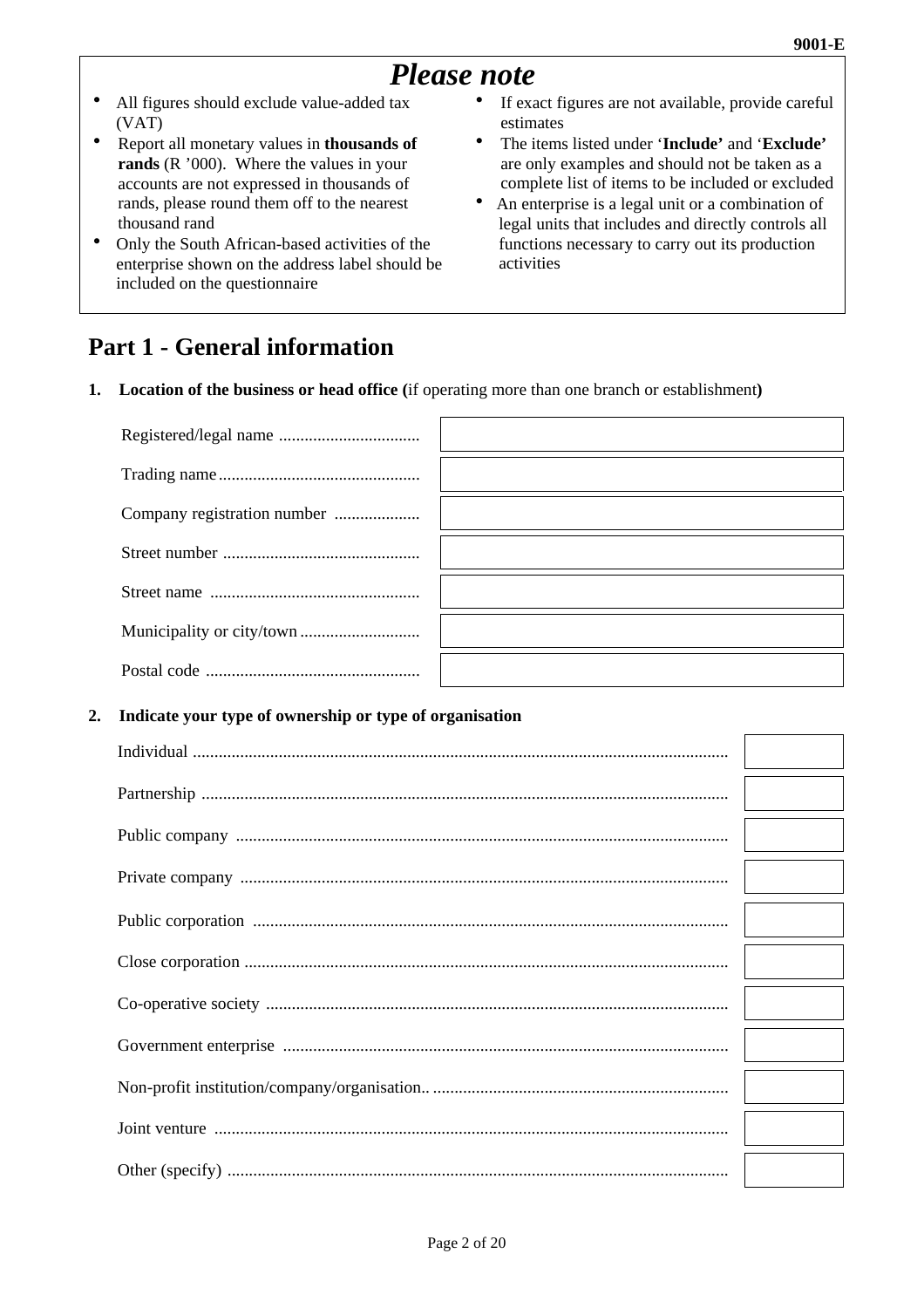#### *Note*

• This questionnaire must be completed for the financial year of the enterprise which **ends on any date between 1 July 2003 and 30 June 2004, according to your usual reporting schedule**

#### *Example*

- 1 October 2002 30 September 2003
- 1 January 2003 31 December 2003
- 1 February 2003 31 March 2004
- $\bullet$  1 March 2003 29 February 2004
- 1 April 2003 31 May 2004

|                                                                                                                                                                                |  | From |  |  |
|--------------------------------------------------------------------------------------------------------------------------------------------------------------------------------|--|------|--|--|
| Indicate the period covered by your financial year                                                                                                                             |  |      |  |  |
| Indicate any changes in this<br>enterprise that have occurred since 1<br>July 2003, e.g. change of financial<br>year, takeover, merger, new location,<br>expansion or closure. |  |      |  |  |

#### **4. Indicate the activity from which this enterprise derives its main income. (Mark one block)**

#### **Educational services** .................................................................................................................

#### *Include*

- Pre-primary education and activities of after-school centres
- Primary and secondary education
- Special education and training of mentally retarded children
- Education by technical colleges and technical institutions
- Education by technikons
- Education by teacher's training colleges and colleges of education for further training
- Education by universities
- Education by correspondence and private vocational services own account teachers, motor vehicle driving schools/tutors and music, dancing and other art schools, etc

**Health and social work** .............................................................................................................

#### *Include*

- Human health activities such as general hospitals, maternity homes, tuberculosis hospitals, psychiatric hospitals, detached operation theatres
- Medical and dental practice activities such as medical practitioner and specialists activities, dentist and specialist dentist activities
- Other human health services activities such as supplementary health services or paramedical staff (practitioners), clinics and related health care, nursing services, chiropractors and other associated health care services
- Veterinary activities
- Social work activities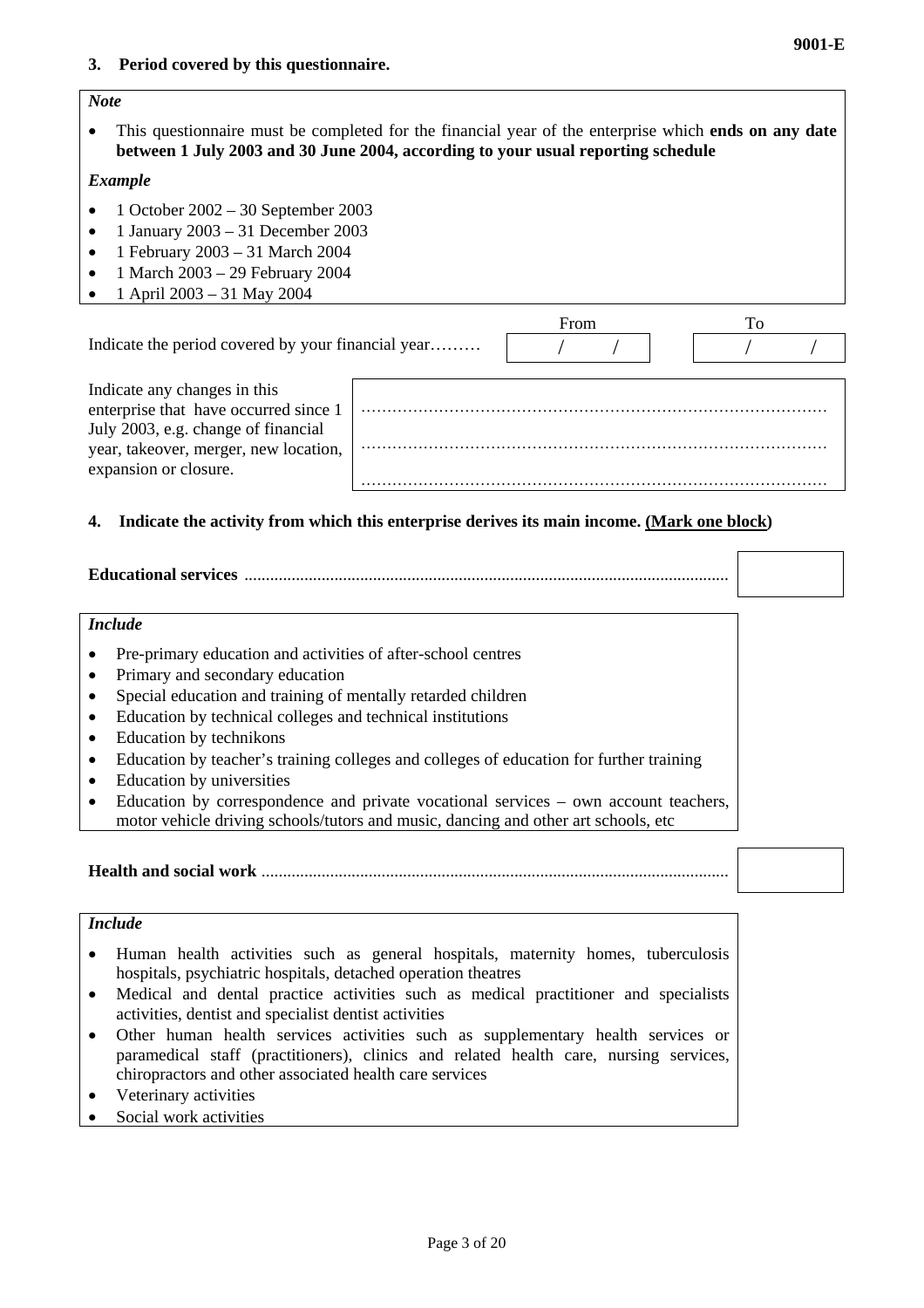#### **Sewage and refuse disposal, sanitation and similar activities** ...............................................

#### *Include*

• Metal rolling, waste products of industrial production (breakage of metals), (polymers, paper for recycling, glass)

#### **Activities of membership organisations**...................................................................................

#### *Include*

- Activities of business, and employers' organisations and activities of professional organisations
- Activities of trade unions
- Activities of other membership organisations such as activities of religious and political organisations and activities of other membership organisation

#### **Motion picture, radio, television and other entertainment activities**....................................

#### *Include*

- Motion picture and video production and distributions
- Related activities film and tape renting to other industries, booking, delivery and storage
- Motion picture projection by cinemas e.g. Ster-Kinor, Nu Metro, etc
- Motion picture projection by drive-in cinemas
- Radio and television activities such as dramatic arts, music and other arts activities, e.g. SABC TV, ETV, Radio Metro, Jacaranda, Y-FM, etc

**News agency activities**...............................................................................................................

#### *Include*

- News activities
- Journalism

#### **Sporting and other recreational activities**...............................................................................

#### *Include*

- Operation of sports arenas and stadiums etc
- Diving rounds, underwater expeditions, sea cruises, training in a scuba diving, etc
- Sports training, e.g. tennis coaching

#### **Library, archives, museums and other cultural activities** .....................................................

#### *Include*

- Library and archives activities
- Museums activities and preservation of historical sites and buildings
- Botanical and zoological gardens and nature reserve activities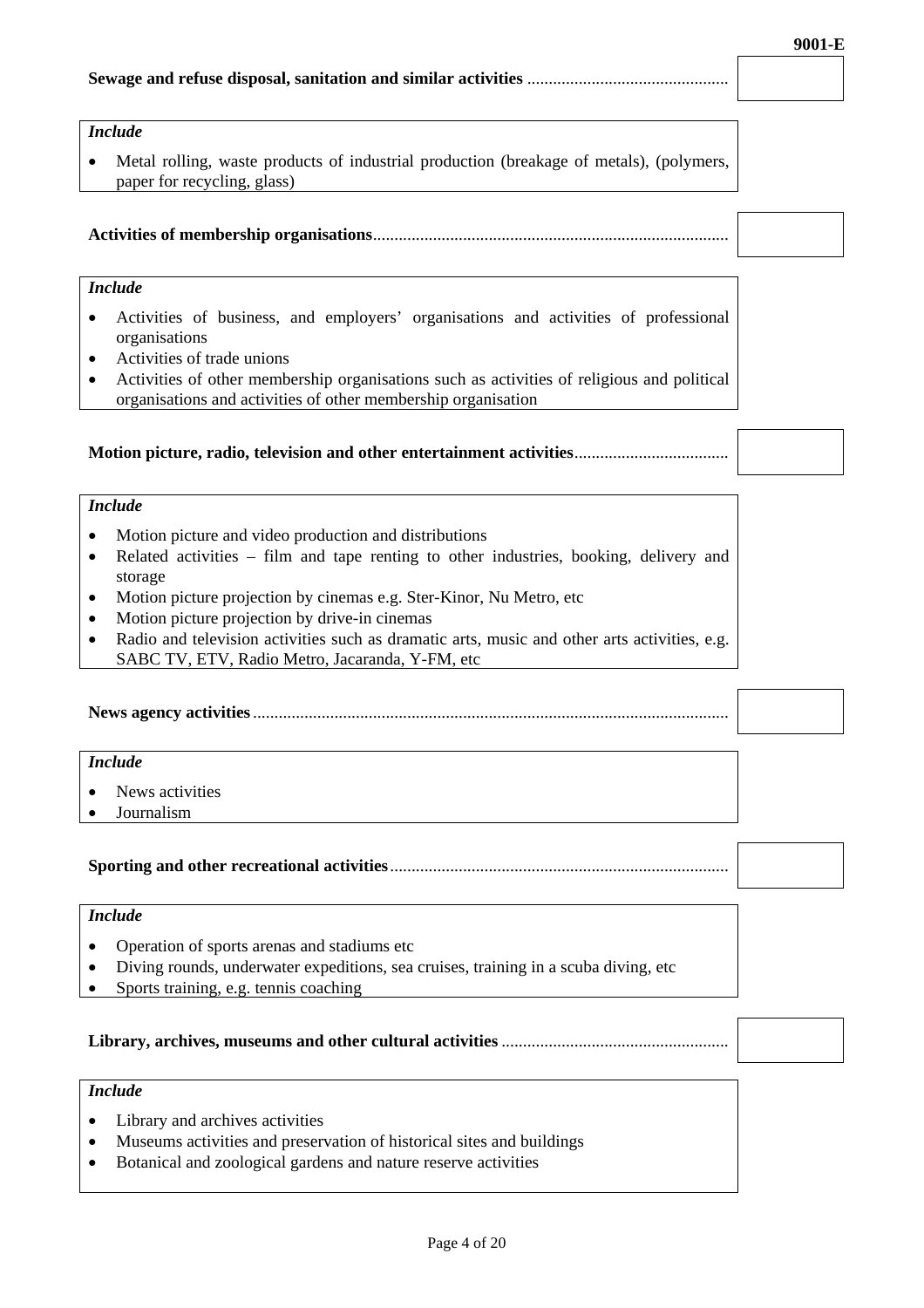#### **Other service activities** .............................................................................................................

#### *Include*

- Washing and dry-cleaning of textiles and fur products
- Hairdressing and other beauty treatment, including men's hairdressing, ladies' hairdressing, men's and ladies' hairdressing and beauty treatment
- Funeral and related activities

# **Part 2 – Employment**

**5. Number of employees who received salaries and wages for the last pay period ended on or before 30 June 2004** 

| Gender | Full-time | Part-time | Total |
|--------|-----------|-----------|-------|
| Male   |           |           |       |
| Female |           |           |       |
| Total  |           |           |       |

#### *Definitions*

- **Employees** are those people employed by the business/organisation who received payment (in salaries, wages, commission, piece rates or payments in kind) for any part of the reference period (excluding independent contractors)
- **Full-time employees** are those employees (permanent, temporary or casual) who usually work for the agreed upon hours for a full-time employee in a specific occupation. If agreed hours do not apply, employees are regarded as full-time employees if they work 35 hours or more per week
- **Part-time employees** are those employees (permanent, temporary or casual) who are not full-time employees as defined above or who normally work less than 35 hours per week

#### *Include*

- Directors (who received a salary, who did not receive a salary, who received a fee)
- Executive, managerial, casual and any other employee who received payment but is not included on the main payroll
- Employees who were absent for part or all of the reference period but received payment through the payroll, and including those who commenced or terminated employment
- Employees absent on paid leave or on leave without payment
- People paid by commission only, with no salary or wage component
- Employees who received payment through the payroll from the Compensation Commissioner's Compensation Fund
- Employees based abroad but paid from South Africa

#### *Exclude*

- Subcontractors and consultants who are self employed (include in Question 60)
- Any employees who were not paid during the reference period
- Employees based in South Africa but paid from abroad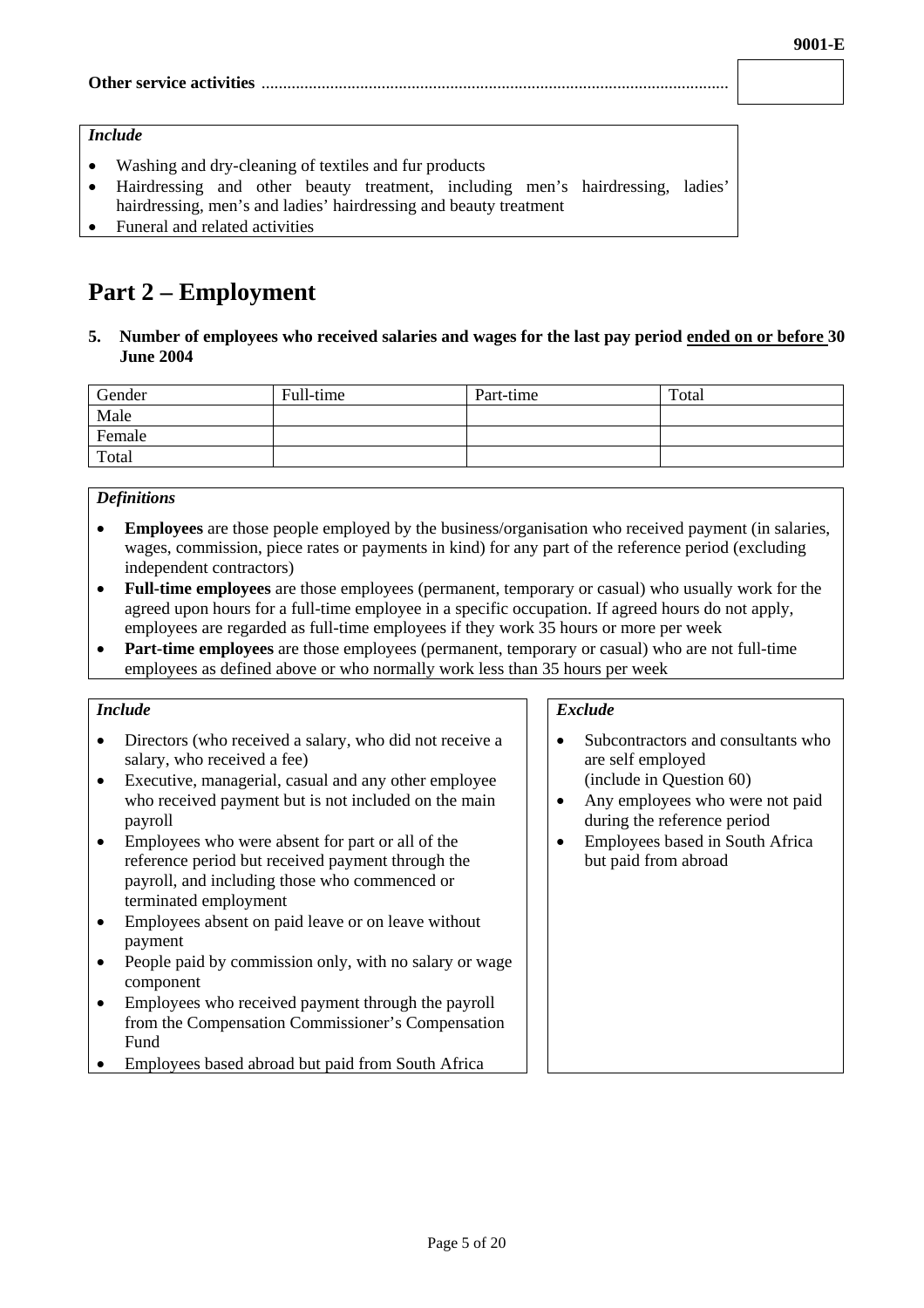#### **9001-E**

# **Part 3 - Income items**

|           |                                                                                                                     | R'000 |
|-----------|---------------------------------------------------------------------------------------------------------------------|-------|
| 6.        | Income from services rendered (report net value after discount given)                                               |       |
|           |                                                                                                                     |       |
|           | <b>Include</b>                                                                                                      |       |
| ٠         | Tuition and training fees                                                                                           |       |
|           | Income from workshops and conferences                                                                               |       |
|           | Income from contracts, subcontracts and commission, e.g. for research and other                                     |       |
|           | activities                                                                                                          |       |
|           | Administration charges received as an agent                                                                         |       |
|           | Income received from health services, e.g.                                                                          |       |
|           | Patients fees                                                                                                       |       |
|           | Hospitalisation                                                                                                     |       |
|           | Theatre fees                                                                                                        |       |
|           | Medicines and drugs                                                                                                 |       |
|           | Accommodation/hostel fees                                                                                           |       |
|           | Income from consulting services                                                                                     |       |
| ٠         | Subscription and membership fees                                                                                    |       |
| ٠         | Sewage and refuse disposal, including household and garden waste removal<br><b>Broadcast services</b>               |       |
| $\bullet$ | Rental and transmission facilities                                                                                  |       |
|           |                                                                                                                     |       |
|           | Management fees or charges from related and unrelated enterprises<br>Income and fees received from repairs services |       |
|           | Income from all services rendered, such as cleaning, laundering, hairdressing and funeral                           |       |
|           | services                                                                                                            |       |
|           | <b>Exclude</b>                                                                                                      |       |
|           |                                                                                                                     |       |
| ٠         | Rent, leasing and hiring income (include in Questions 8, 9 and 10)                                                  |       |
|           | Interest income (include in Question 11)<br>Value-added tax (VAT)                                                   |       |
| ٠         |                                                                                                                     |       |
|           |                                                                                                                     | R'000 |
| 7.        |                                                                                                                     |       |
|           | <b>Include</b>                                                                                                      |       |
|           | Medical consumables and medicines                                                                                   |       |
| $\bullet$ | Income from parts and materials charged in repair                                                                   |       |
| ٠         | Resale of goods purchased and sale of own produce                                                                   |       |
|           | Food and beverages                                                                                                  |       |
| ٠         | <b>Export sales</b>                                                                                                 |       |
| $\bullet$ | For long-term contracts include progress payments billed                                                            |       |
| ٠         | Customers not invoiced with separate delivery and/or installation charges                                           |       |
|           | Railage and transport-out                                                                                           |       |
|           | Export freight charges                                                                                              |       |
|           | Sales of tickets, e.g. Lotto, Lotto plus and scratch cards and movie tickets                                        |       |
|           | Income from the sale of such item as funeral caskets, beauty or barber supplies and                                 |       |
|           | cleaning supplies                                                                                                   |       |
|           | <b>Exclude</b>                                                                                                      |       |
|           | Rent, leasing and hiring income (include these items in Questions 8, 9 or 10)                                       |       |
|           | Net profit or loss on sales of fixed assets (include in Questions 16 or 67)                                         |       |
|           | Interest income (include in Question 11)                                                                            |       |
|           |                                                                                                                     |       |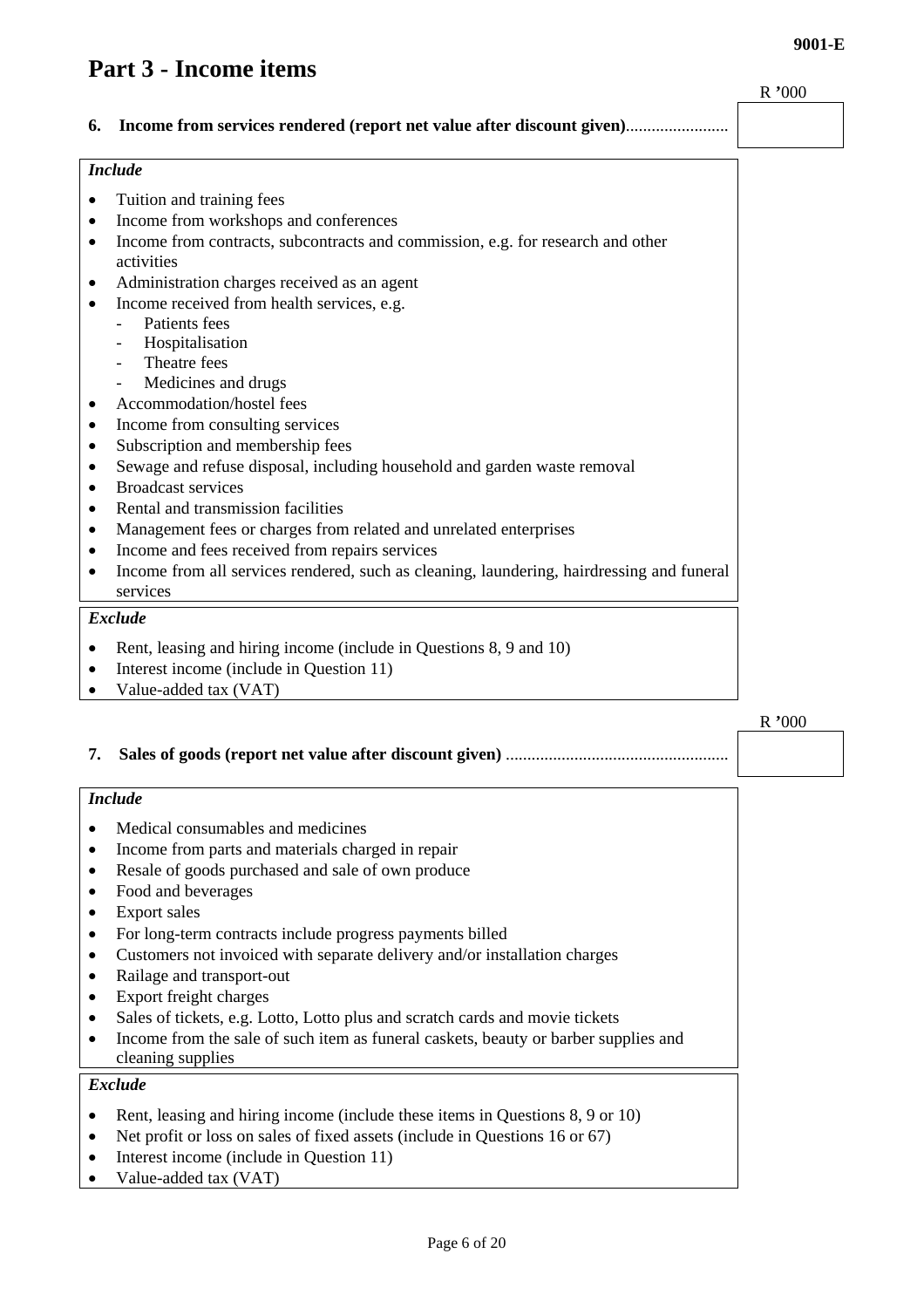#### **8. Income from rental and leasing of land, building and other structures**........................

#### *Include*

*Include*

- Rental from residential and non-residential buildings and equipment
- Shops operating in hospital premises, doctor's rooms, parking and theatre

#### **9. Income from operational leasing and hiring of plant, machinery and equipment**.......

### • Income from renting and/or leasing of cleaning and sports equipment, linen and uniforms • Payments received under hire purchase arrangements R **'**000 **10. Income from operational leasing and hiring of motor vehicles and other transport equipment**............................................................................................................................ *Exclude* Payments received under hire purchase arrangements R **'**000

*Exclude*

**11. Interest received** .................................................................................................................

#### *Include*  • Interest from hire purchase arrangements and loans and advances made to related and unrelated enterprises • Interest on finance leases • Earnings on discounted bills • Interest from deposits in banks and nonbank financial institutions • Interest on decentralisation benefits • Interest from investments *Exclude* • Capital repayments received

|--|--|

|                                                                                  | R'000 |
|----------------------------------------------------------------------------------|-------|
| 13. Royalties, franchise fees, copyright, trade names and patent rights received |       |
| <b>Include</b>                                                                   |       |
| Payments received under licensing arrangements                                   |       |

R **'**000

R **'**000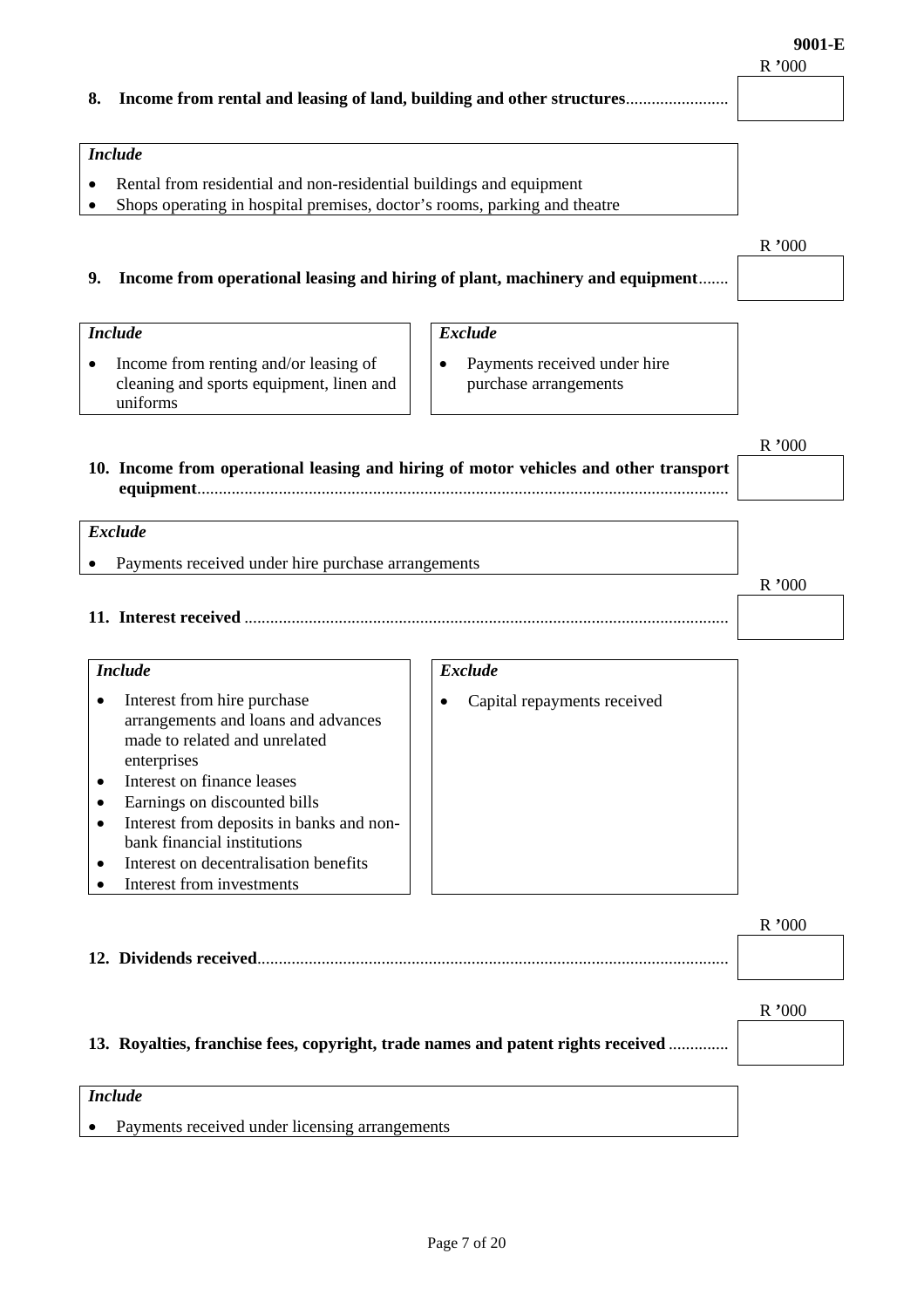| R'000 |  |
|-------|--|
|       |  |
|       |  |

|                                                                                                            | 15. Profit from foreign loans as a result of variations in foreign exchange rates or                                                                                                                                                                                                                                                                                                                                                                                                                                                                                                                                                                                                                                                                              | R'000  |
|------------------------------------------------------------------------------------------------------------|-------------------------------------------------------------------------------------------------------------------------------------------------------------------------------------------------------------------------------------------------------------------------------------------------------------------------------------------------------------------------------------------------------------------------------------------------------------------------------------------------------------------------------------------------------------------------------------------------------------------------------------------------------------------------------------------------------------------------------------------------------------------|--------|
|                                                                                                            | 16. Profit from redemption, liquidation or revaluation of liabilities, at a value lower                                                                                                                                                                                                                                                                                                                                                                                                                                                                                                                                                                                                                                                                           | R'000  |
|                                                                                                            | 17. Profit from the sale or realisation for cash or revaluation of liabilities, at a value                                                                                                                                                                                                                                                                                                                                                                                                                                                                                                                                                                                                                                                                        | R '000 |
| <b>Include</b><br>$\bullet$<br>$\bullet$<br>$\bullet$<br>$\bullet$<br>rates/transactions<br>$\bullet$<br>٠ | Income on non-current investment (increase in students and staff loans)<br>Income from the sale or realisation for cash or revaluation of assets at a value higher<br>than book value, if credited<br>Income from the redemption, liquidation or revaluation of liabilities, at a value lower<br>than book value, if credited, e.g. foreign exchange profits<br>Income from foreign loans as a result of variations in foreign exchange<br>Income from share trading<br>Share capital and premiums e.g. ordinary shares, share trust, treasury trust etc<br>Income from disposal of assets, operations and trading stocks e.g. resale of<br>ethical/surgical medication and consumables from pharmacists<br>Income from disposal of property, plant and equipment |        |
|                                                                                                            |                                                                                                                                                                                                                                                                                                                                                                                                                                                                                                                                                                                                                                                                                                                                                                   | R'000  |
| <b>Include</b><br>Sundry income                                                                            | Bad debts recovered<br>Grants and donations<br>Specify the nature and amount of the two largest items included in 'Other income'<br>R'000                                                                                                                                                                                                                                                                                                                                                                                                                                                                                                                                                                                                                         |        |

R **'**000

**19. Total income (Question 6 to Question 18)**........................................................................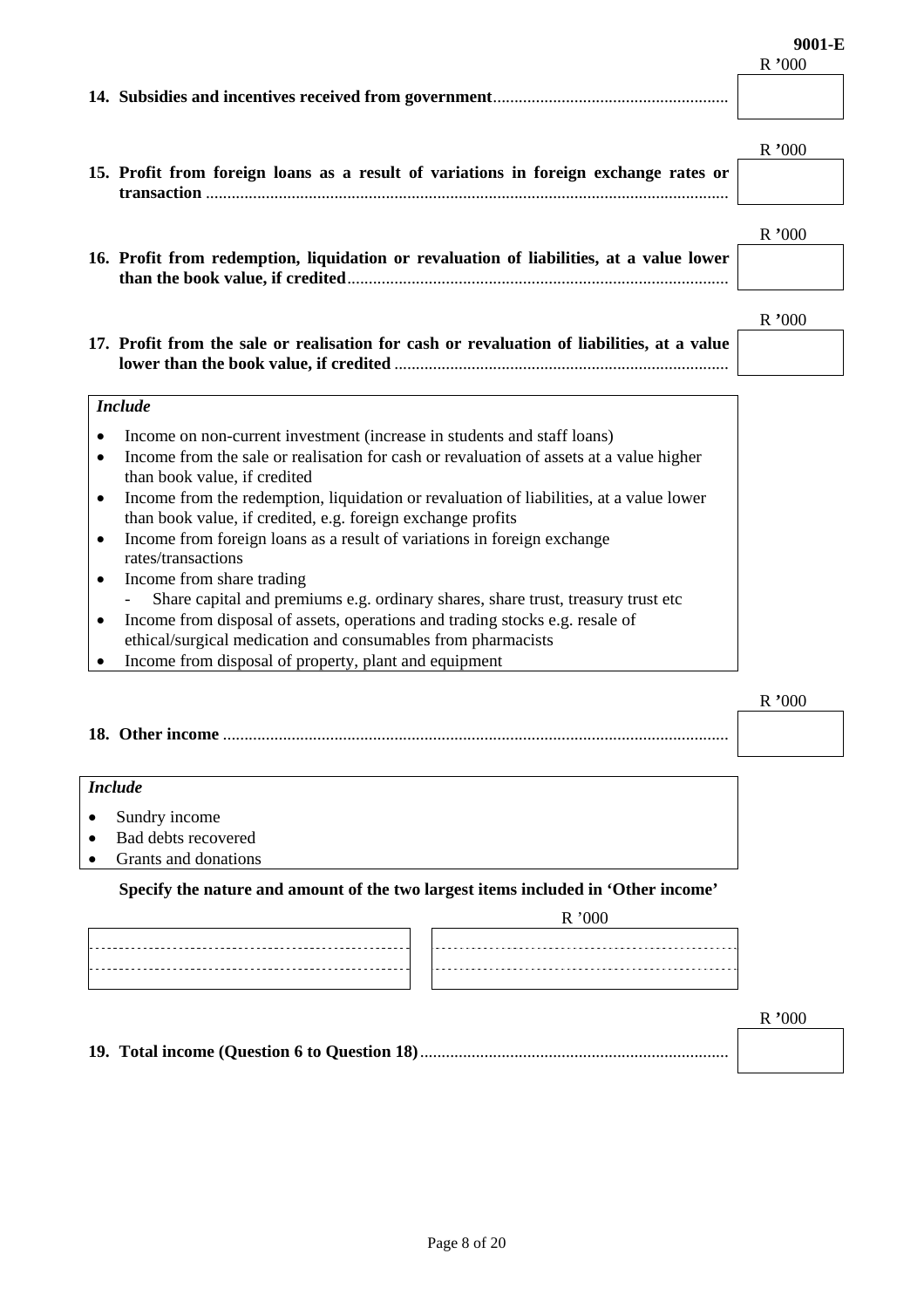### **Part 4 – Inventories**

**Opening values** 

# R **'**000 **20. Raw materials or materials for processing, packaging materials, fuel and consumable and maintenance stores, e.g. spares**............................................................. R **'**000 **21. Work in progress (partially completed)**........................................................................... R **'**000 **22. Finished goods produced by this enterprise**..................................................................... R **'**000 **23. Finished goods not produced by this enterprise but purchased for resale**.................... R **'**000 **24. Total opening values (Question 20 to Question 23)**.........................................................

#### **Closing values**

| 25. Raw materials or materials for processing, packaging materials, fuel and | R'000 |
|------------------------------------------------------------------------------|-------|
|                                                                              | R'000 |
|                                                                              | R'000 |
| 28. Finished goods not produced by this enterprise but purchased for resale  | R'000 |
|                                                                              | R'000 |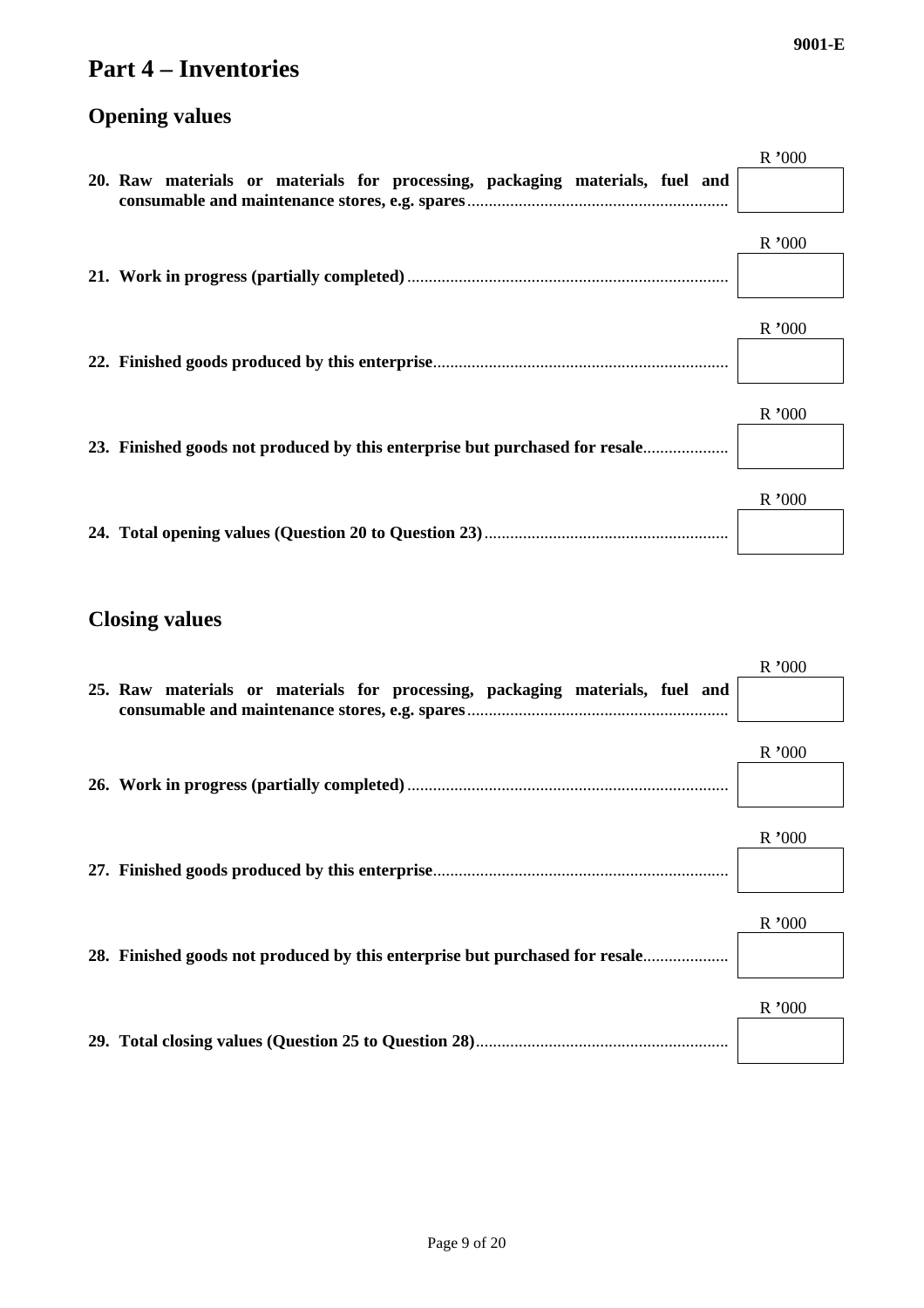# **Part 5 - Expenditure items**

#### **30. Purchases**

| <b>Exclude</b>                                                                                                                                                        |          |  |
|-----------------------------------------------------------------------------------------------------------------------------------------------------------------------|----------|--|
| Subcontract and commission expenses (include in Question 59)                                                                                                          |          |  |
| Capitalised purchases of materials for capital work done by own employees                                                                                             |          |  |
|                                                                                                                                                                       | R'000    |  |
|                                                                                                                                                                       |          |  |
|                                                                                                                                                                       |          |  |
| <b>Include</b>                                                                                                                                                        |          |  |
| Medical consumables, e.g. bandages, disinfectants, injections and gauze                                                                                               |          |  |
| Raw materials, components, etc. used in production or operation, including consumables<br>Purchases of goods and materials used for repairs, hairdressing and laundry |          |  |
|                                                                                                                                                                       |          |  |
|                                                                                                                                                                       | R'000    |  |
| Factored goods, intermediate products and partially completed goods from related                                                                                      |          |  |
|                                                                                                                                                                       |          |  |
|                                                                                                                                                                       | R'000    |  |
|                                                                                                                                                                       |          |  |
|                                                                                                                                                                       |          |  |
| <b>Include</b>                                                                                                                                                        |          |  |
| Fees and allowance to visiting doctors, e.g. physicians                                                                                                               |          |  |
| Speakers and lectures fees or charges for service rendered                                                                                                            |          |  |
|                                                                                                                                                                       | R '000   |  |
|                                                                                                                                                                       |          |  |
|                                                                                                                                                                       |          |  |
|                                                                                                                                                                       | $R$ '000 |  |
|                                                                                                                                                                       |          |  |
|                                                                                                                                                                       |          |  |
|                                                                                                                                                                       | R'000    |  |
|                                                                                                                                                                       |          |  |
|                                                                                                                                                                       |          |  |
|                                                                                                                                                                       | R'000    |  |
|                                                                                                                                                                       |          |  |
|                                                                                                                                                                       |          |  |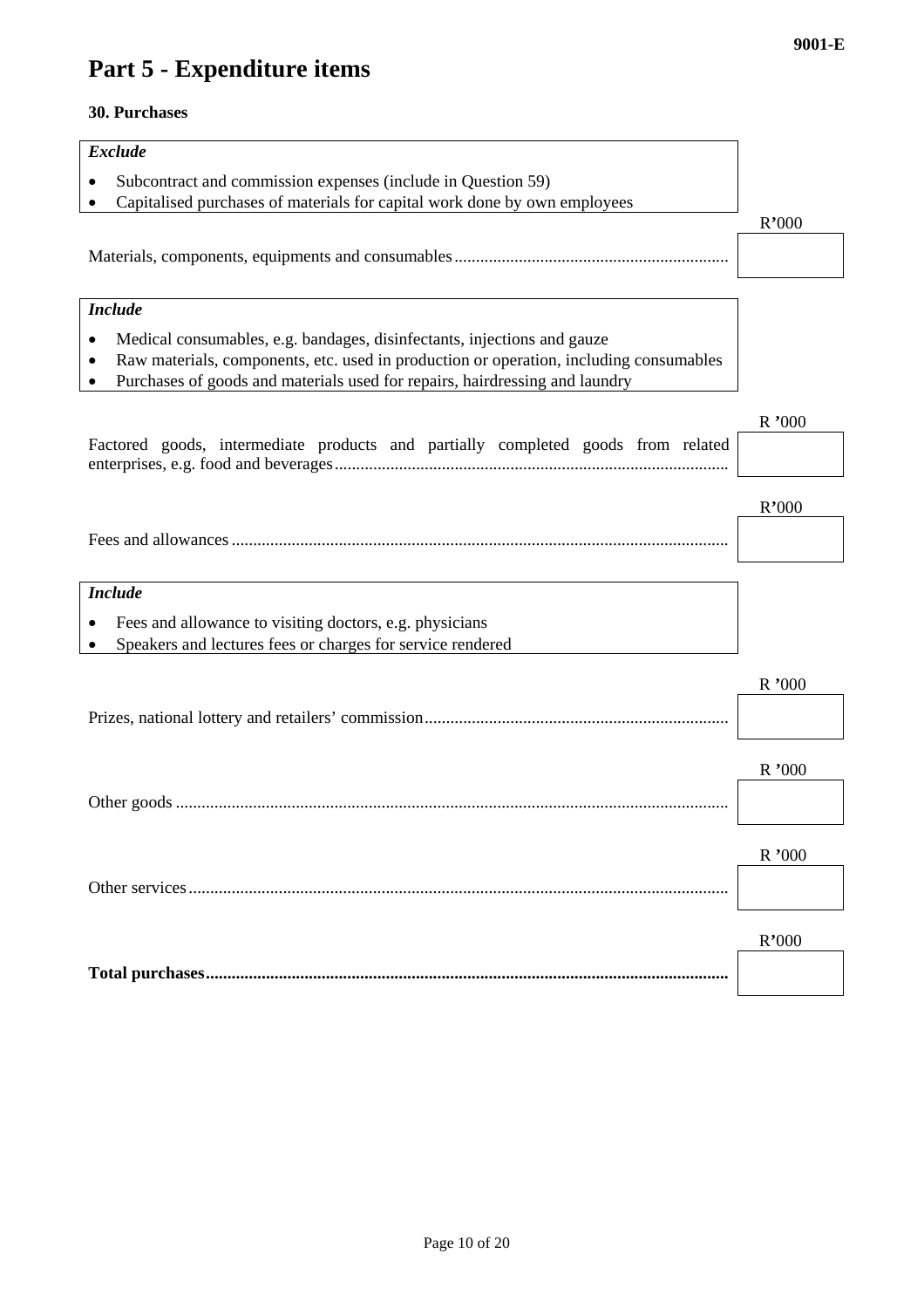#### **31. Total gross salaries and wages paid during the financial year**.......................................

#### *Definition*

• Gross earnings are payments for ordinary-time, standard or agreed hours and overtime hours during the financial year for all permanent, temporary, casual, managerial and executive employers and employees, before taxation and other deductions.

#### *Include*

- Salaries and/or fees paid to directors, executives and managers
- Commissions paid
- Employer's contribution to pension, provident, medical aid, sick pay and other funds, e.g. Unemployment Insurance Fund and the Commissioner's Compensation Fund
- Payments paid from South Africa to employers or employees based abroad
- Payments for all types of leave
- Incentive payments for piecework or profit-sharing schemes
- Fringe benefits paid in cash, e.g. housing. mortgage and rent subsidies and transport and cell phone allowances
- Value of any salary sacrificed
- Bonuses
- Payments that were made during the reference period but relate to other pay periods for which no previous provision was made, e.g. annual leave, thirteenth cheque and leave gratuity payments

#### *Exclude*

- Payments to subcontractors and consultants who are self-employed and not part of this enterprise (include in Question 59)
- Payments paid from abroad to employers or employees based in South Africa
- Severance, termination and redundancy payments (include in Question 32)
- Reimbursement of expenses, e.g. travel, entertainment, meals and other expenses (include in Question 47 and/or 49)
- The imputed value of fringe benefits.
- Tax on fringe benefits
- Entrepreneurial-income for labour input of self employed

|                                                                                                                                                                                              | R'000 |
|----------------------------------------------------------------------------------------------------------------------------------------------------------------------------------------------|-------|
|                                                                                                                                                                                              |       |
| <b>Include</b>                                                                                                                                                                               |       |
| Payments of accumulated leave made to employees who finished work during the<br>$\bullet$<br>reference period<br>Redundancy payments intended to compensate employees for loss of employment |       |
|                                                                                                                                                                                              | R'000 |
|                                                                                                                                                                                              |       |
| <i>Include</i>                                                                                                                                                                               |       |

• Marketing costs and expenditure on sales promotions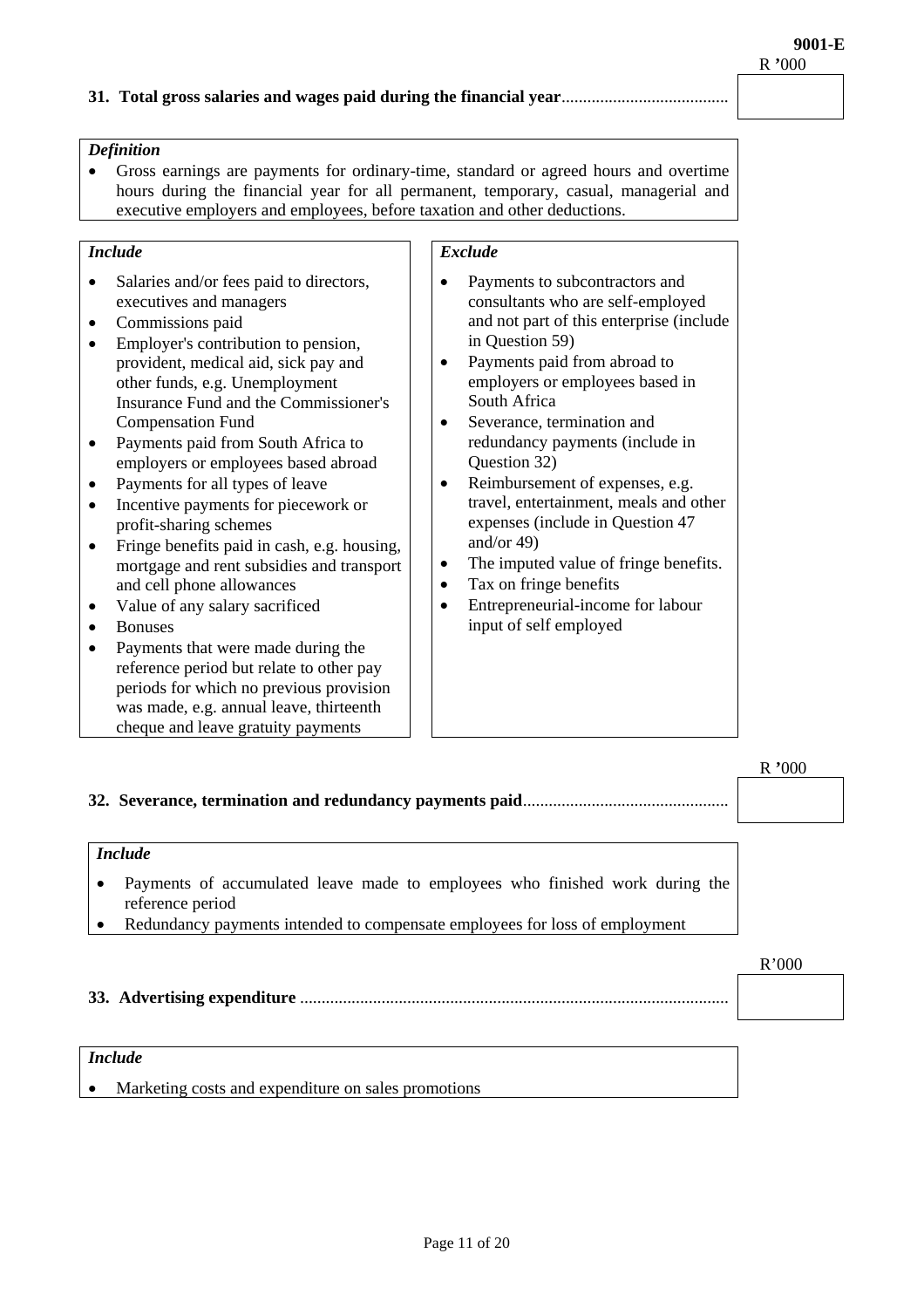|           |                                            |                                            | R'000  |
|-----------|--------------------------------------------|--------------------------------------------|--------|
|           |                                            |                                            |        |
|           |                                            |                                            |        |
|           |                                            |                                            |        |
|           |                                            |                                            | R'000  |
|           |                                            |                                            |        |
|           |                                            |                                            |        |
|           |                                            |                                            |        |
|           | <b>Include</b>                             | <b>Exclude</b>                             |        |
|           |                                            |                                            |        |
|           | Bursaries and loans awarded from own       | Bursaries and loans and funds<br>$\bullet$ |        |
|           | funds                                      | awarded to internal staff                  |        |
|           |                                            | (include in question 61)                   |        |
|           |                                            |                                            |        |
|           |                                            |                                            | R '000 |
|           |                                            |                                            |        |
|           |                                            |                                            |        |
|           |                                            |                                            |        |
|           |                                            |                                            | R '000 |
|           |                                            |                                            |        |
|           |                                            |                                            |        |
|           |                                            |                                            |        |
|           |                                            |                                            | R'000  |
|           |                                            |                                            |        |
|           |                                            |                                            |        |
|           |                                            |                                            |        |
|           |                                            |                                            |        |
|           |                                            |                                            | R'000  |
|           |                                            |                                            |        |
|           |                                            |                                            |        |
|           |                                            |                                            |        |
|           | <b>Include</b>                             | <b>Exclude</b>                             |        |
| ٠         | Interest on bank loans                     | Other bank charges<br>$\bullet$            |        |
| $\bullet$ | Interest on loans made to this enterprise  | (include in Question 34)                   |        |
|           | from related and unrelated enterprises     | Capital repayments                         |        |
| $\bullet$ | Interest paid in respect of finance leases |                                            |        |
| ٠         | Interest paid on loans from partners       |                                            |        |
| $\bullet$ | Expenses associated with discounted        |                                            |        |
|           | bills                                      |                                            |        |
| ٠         | Finance charges on long-term agreement     |                                            |        |
|           | Bank overdrafts and acceptances            |                                            |        |
|           |                                            |                                            |        |
|           |                                            |                                            | R '000 |
|           |                                            |                                            |        |
|           |                                            |                                            |        |
|           |                                            |                                            |        |
|           |                                            |                                            | R'000  |
|           |                                            |                                            |        |
|           |                                            |                                            |        |
|           |                                            |                                            |        |
|           |                                            |                                            | R '000 |
|           |                                            |                                            |        |
|           |                                            |                                            |        |
|           |                                            |                                            |        |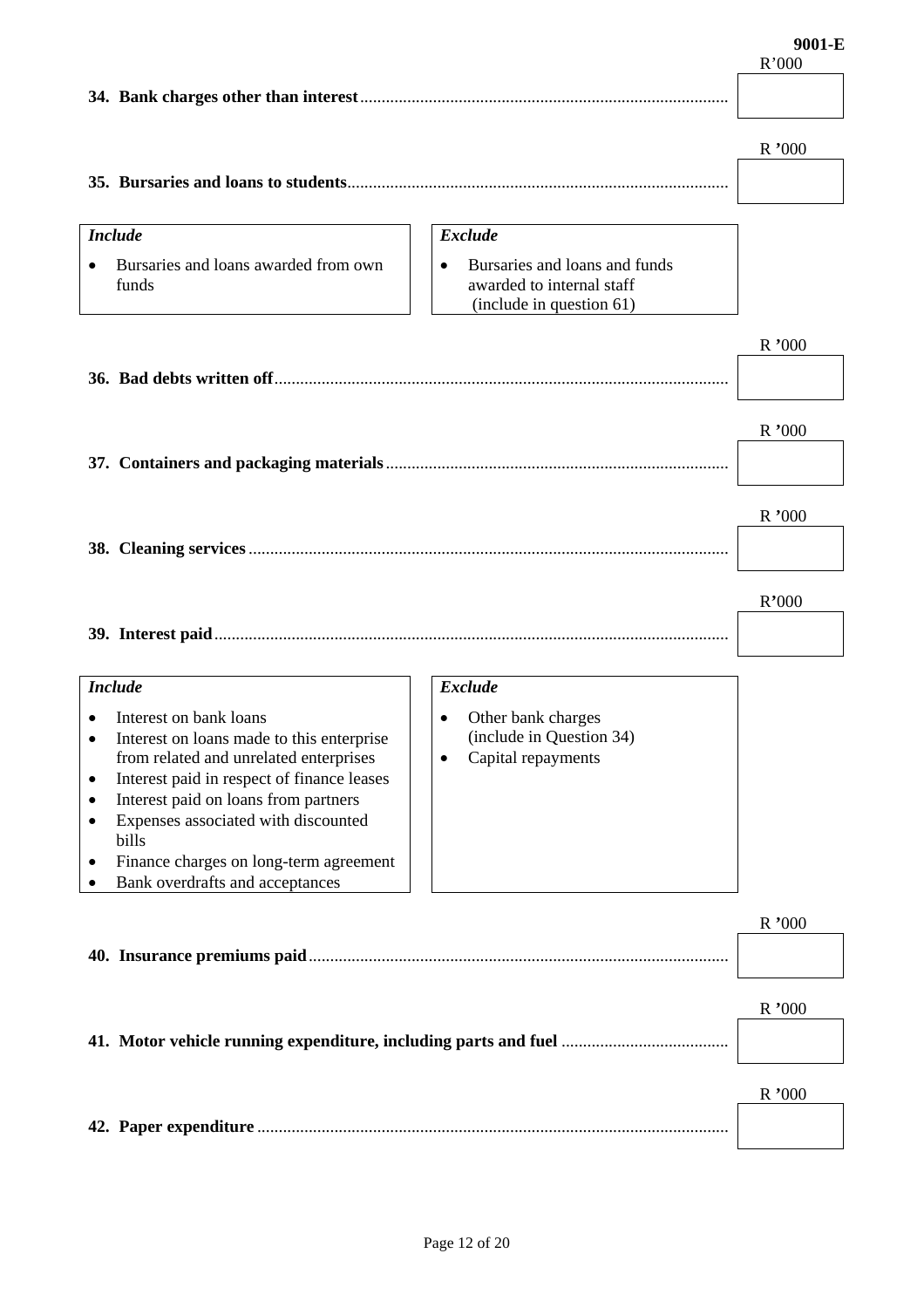|                                                                                | 9001-E<br>R'000 |
|--------------------------------------------------------------------------------|-----------------|
|                                                                                |                 |
|                                                                                | R'000           |
|                                                                                | $R$ ,000        |
| 46. Telecommunication services, e.g. telephone, facsimile and internet charges | R '000          |
|                                                                                | $R$ ,000        |
|                                                                                | R'000           |
|                                                                                | R'000           |
|                                                                                | R'000           |
| 51. Municipal payments for services, e.g. water and electricity                | R '000          |
|                                                                                | R'000           |
|                                                                                | R'000           |
|                                                                                | R'000           |
|                                                                                | R'000           |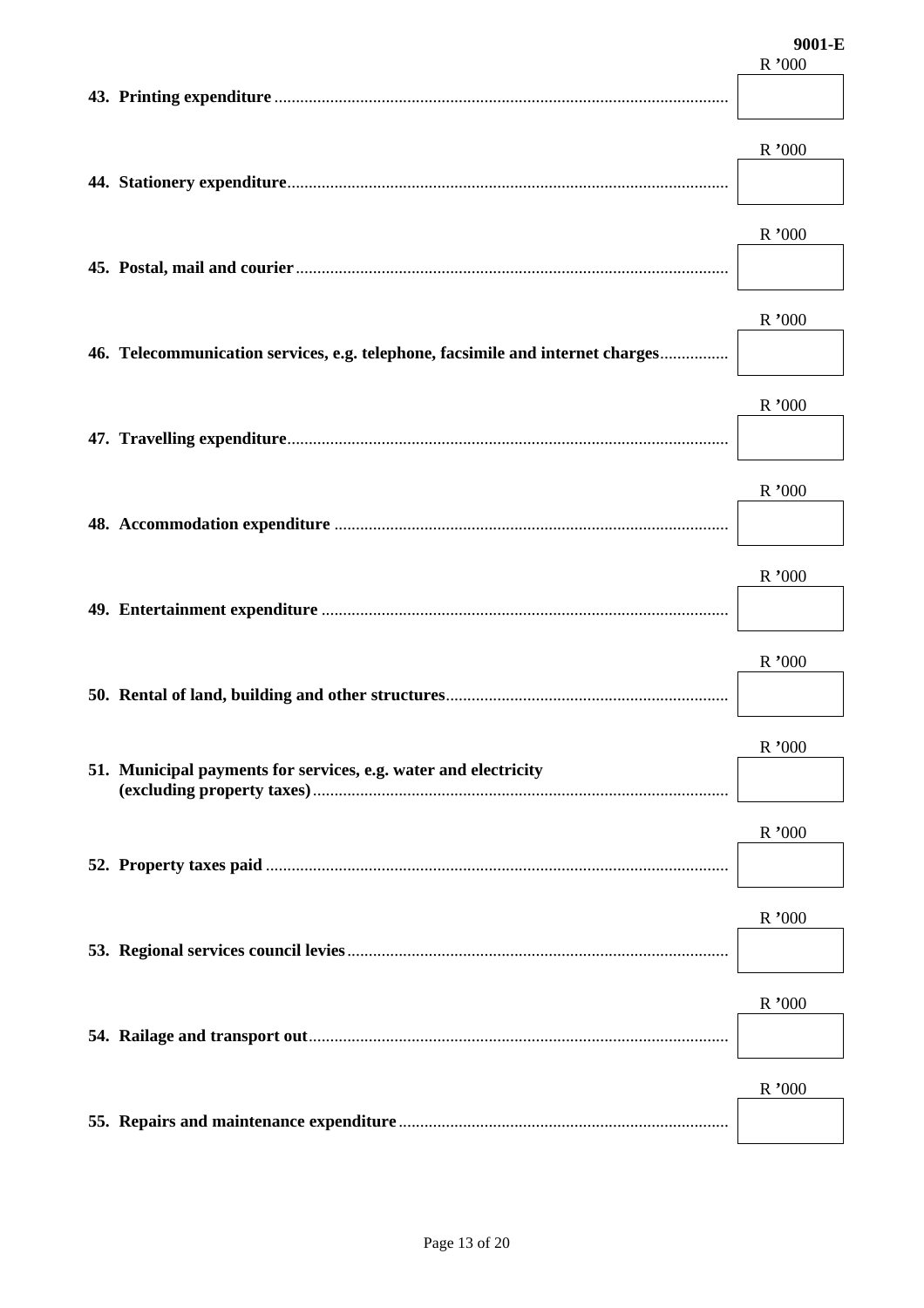|                                                                                       | R'000 |
|---------------------------------------------------------------------------------------|-------|
| 56. Royalties, franchise fees, copyright, trade names and trade and patent right paid |       |
|                                                                                       |       |
|                                                                                       | R'000 |
|                                                                                       |       |
| 57. Operational leasing and hiring of plant, machinery, equipment and vehicles        |       |
|                                                                                       |       |
|                                                                                       | R'000 |
|                                                                                       |       |
|                                                                                       |       |
|                                                                                       | R'000 |
|                                                                                       |       |
|                                                                                       |       |
|                                                                                       | R'000 |
|                                                                                       |       |
|                                                                                       |       |
|                                                                                       | R'000 |
|                                                                                       |       |
|                                                                                       |       |
|                                                                                       |       |
| <b>Include</b>                                                                        |       |
| Payment of outside organisations for staff training                                   |       |
| Staff bursaries and sponsors                                                          |       |
|                                                                                       | R'000 |
|                                                                                       |       |
|                                                                                       |       |
| <b>Include</b>                                                                        |       |
|                                                                                       |       |
| Canteens, crèches, gym                                                                |       |
|                                                                                       | R'000 |
|                                                                                       |       |
|                                                                                       |       |
|                                                                                       | R'000 |
|                                                                                       |       |
| 64. Accounting, management and consultation fees, e.g. auditors fees                  |       |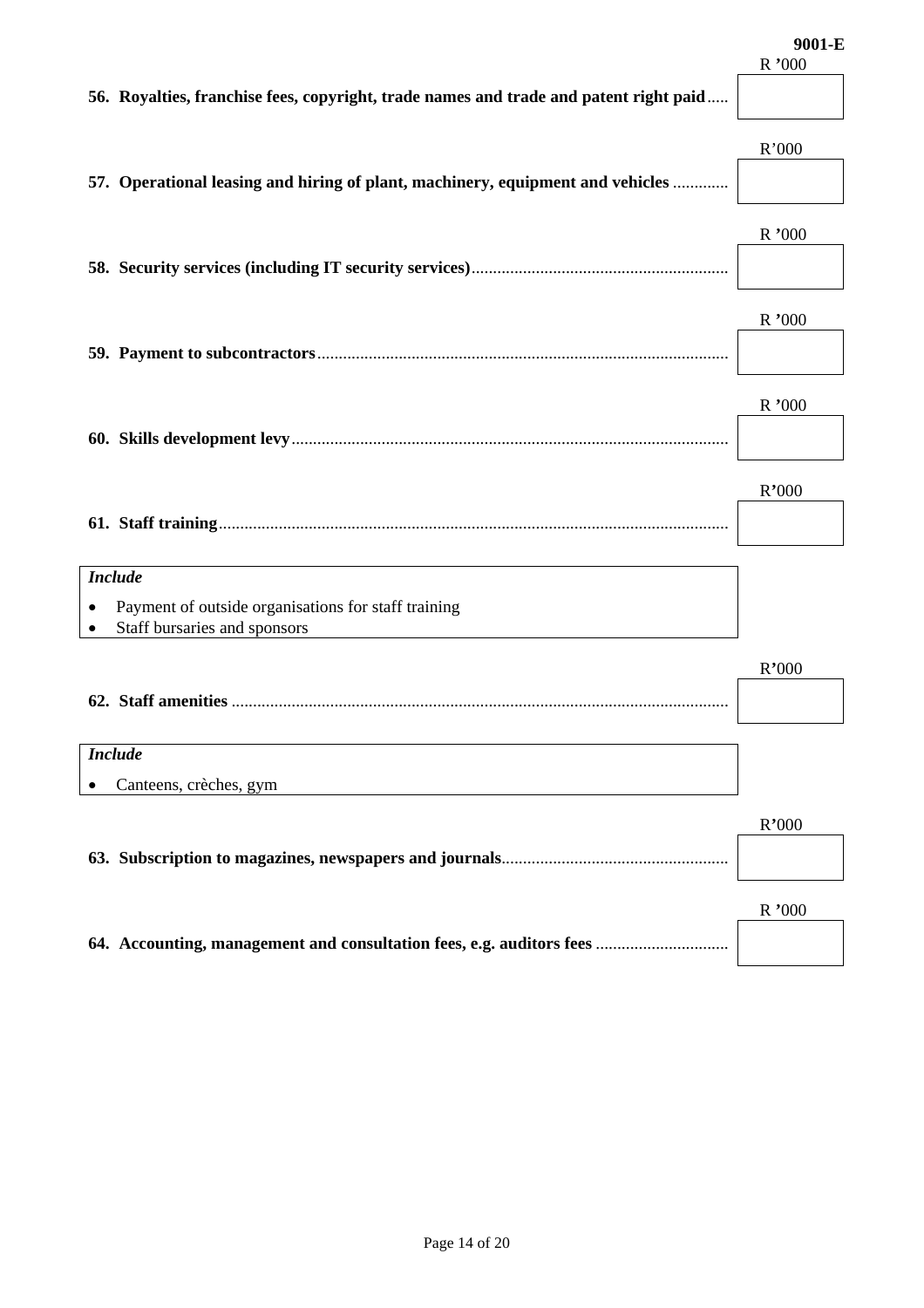**9001-E** 

|                                                                                                                                                                                                                                                                                                                                         | R'000    |
|-----------------------------------------------------------------------------------------------------------------------------------------------------------------------------------------------------------------------------------------------------------------------------------------------------------------------------------------|----------|
|                                                                                                                                                                                                                                                                                                                                         |          |
|                                                                                                                                                                                                                                                                                                                                         |          |
| <b>Note</b>                                                                                                                                                                                                                                                                                                                             |          |
| Report depreciation or provision for depreciation as recorded in your financial<br>management accounts on buildings, machinery, equipment, office equipment, computers,<br>motor vehicles and other transport equipment                                                                                                                 |          |
|                                                                                                                                                                                                                                                                                                                                         | R'000    |
| 66. Losses on assets or investments sold or devalued                                                                                                                                                                                                                                                                                    |          |
| <b>Include</b>                                                                                                                                                                                                                                                                                                                          |          |
| Foreign exchange losses<br>Losses from the sale or realisation for cash or revaluation of assets or investments at a<br>value lower than book value, if debited, and stock losses<br>Provision for bad debts and discount allowed<br>Assets written off<br>Losses on share trading<br>Loss on disposal of property, plant and equipment |          |
|                                                                                                                                                                                                                                                                                                                                         | $R$ ,000 |
| 67. Losses from the redemption, liquidation or revaluation of liabilities at a value                                                                                                                                                                                                                                                    |          |
|                                                                                                                                                                                                                                                                                                                                         | R'000    |
|                                                                                                                                                                                                                                                                                                                                         |          |
| <b>Include</b>                                                                                                                                                                                                                                                                                                                          |          |
| Donations<br>Commission expenses<br>Expenses relating to library acquisitions written off<br>٠<br>Professional services, e.g. legal expenses and data processing services<br>$\bullet$<br>Permits and licences paid<br>$\bullet$<br>Agency fees, e.g. appointments of casual workers                                                    |          |
| Catering and laundry                                                                                                                                                                                                                                                                                                                    |          |

• Refuse disposal

#### **Specify the nature and amount of the two largest items included in 'Other expenditure'**

|  |  | R '000 |  |  |
|--|--|--------|--|--|
|  |  |        |  |  |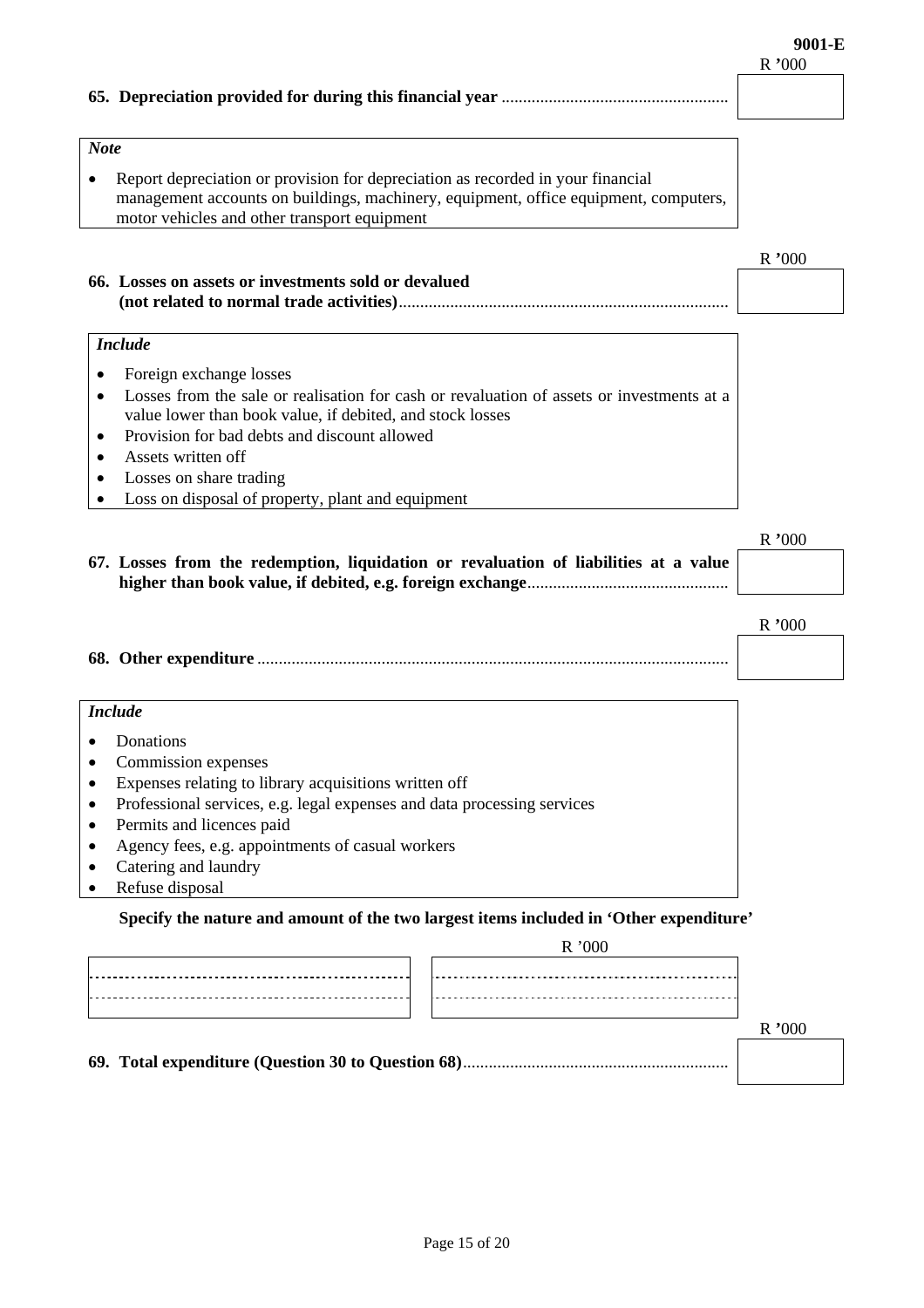# **Part 6 - Profit or loss, company tax and dividends**

| 70. Net profit or loss before tax                                                    | R'000 |
|--------------------------------------------------------------------------------------|-------|
|                                                                                      | R'000 |
|                                                                                      | R'000 |
| 73. Other dividends (capitalisation issues, scrip dividends or capitalisation shares | R'000 |
| 74. Total dividends paid or provided for during this financial year                  | R'000 |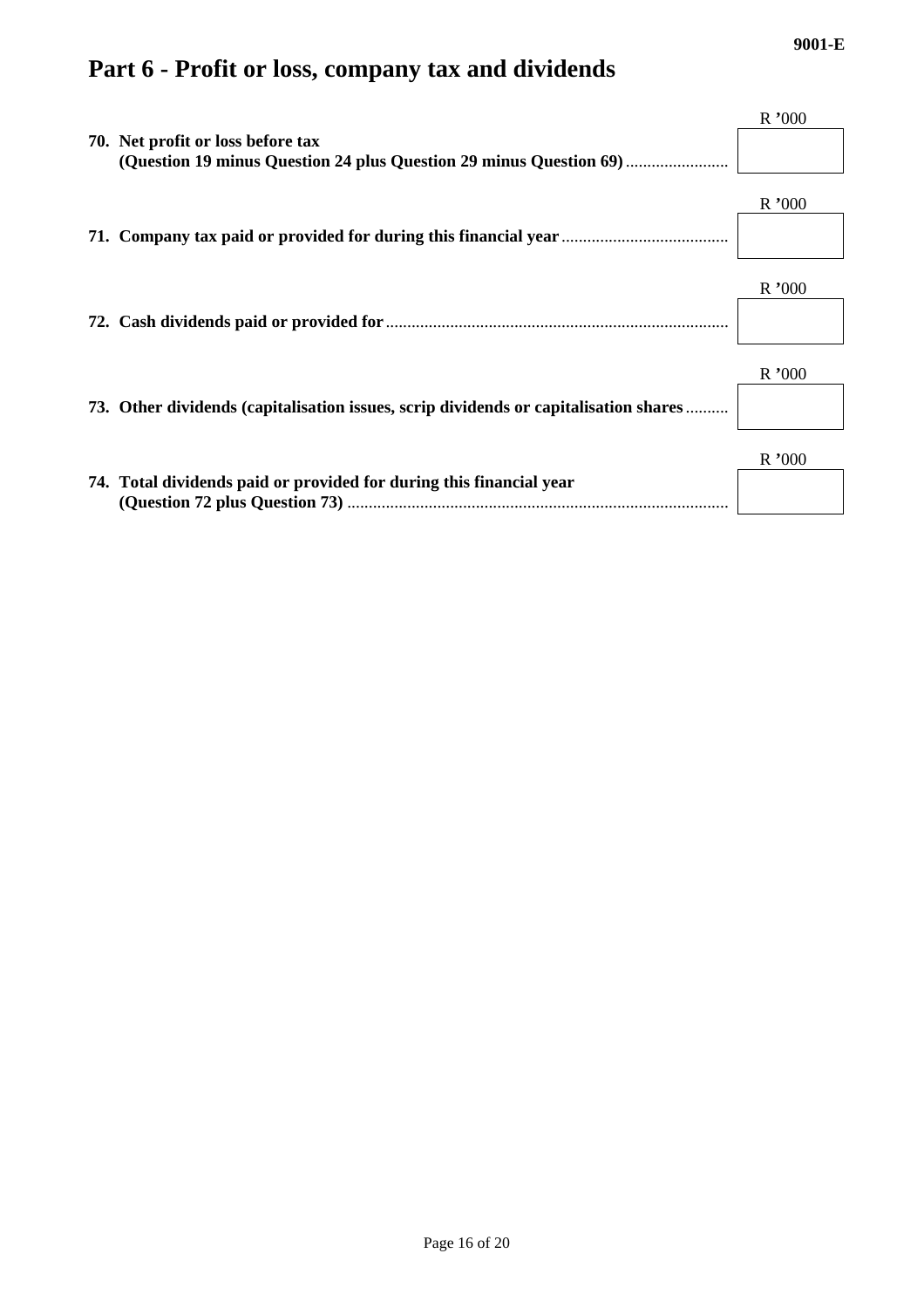# **Part 7 – Assets and liabilities**

| <b>Note</b>                                                                                                                                                                                                                                                                               |        |  |  |  |
|-------------------------------------------------------------------------------------------------------------------------------------------------------------------------------------------------------------------------------------------------------------------------------------------|--------|--|--|--|
| Report the total book value of assets and liabilities as at the end of the financial year                                                                                                                                                                                                 |        |  |  |  |
|                                                                                                                                                                                                                                                                                           | R'000  |  |  |  |
|                                                                                                                                                                                                                                                                                           |        |  |  |  |
|                                                                                                                                                                                                                                                                                           |        |  |  |  |
| <b>Exclude</b><br><b>Include</b>                                                                                                                                                                                                                                                          |        |  |  |  |
| Fixed assets and intangible assets<br>Debtors, cash, bank balances and other<br>(include in Question 76)<br>financial assets<br>Programs and film rights, e.g. foreign<br>$\bullet$<br>and local programming<br>Trade, prepayments and other receivables<br>٠<br>Sports events right<br>٠ |        |  |  |  |
| Cash equivalent                                                                                                                                                                                                                                                                           |        |  |  |  |
| Closing stock                                                                                                                                                                                                                                                                             | R '000 |  |  |  |
| <b>Note</b>                                                                                                                                                                                                                                                                               |        |  |  |  |
| Fixed assets and intangible assets must correspond with Question 81 column, (g) 1 to 9                                                                                                                                                                                                    |        |  |  |  |
|                                                                                                                                                                                                                                                                                           |        |  |  |  |
|                                                                                                                                                                                                                                                                                           | R'000  |  |  |  |
|                                                                                                                                                                                                                                                                                           |        |  |  |  |
|                                                                                                                                                                                                                                                                                           |        |  |  |  |
|                                                                                                                                                                                                                                                                                           | R'000  |  |  |  |
|                                                                                                                                                                                                                                                                                           |        |  |  |  |
|                                                                                                                                                                                                                                                                                           |        |  |  |  |
| <b>Include</b>                                                                                                                                                                                                                                                                            |        |  |  |  |
| Trade and other payables, e.g. local payables and accruals, foreign payables, etc                                                                                                                                                                                                         |        |  |  |  |
| <b>Bank</b> overdraft                                                                                                                                                                                                                                                                     |        |  |  |  |
| Current portion of interest, e.g. bearing borrowings, short-term borrowings                                                                                                                                                                                                               |        |  |  |  |
|                                                                                                                                                                                                                                                                                           | R'000  |  |  |  |
| 79. Long-term liabilities (excluding owners' equity or shareholders' funds)                                                                                                                                                                                                               |        |  |  |  |
|                                                                                                                                                                                                                                                                                           |        |  |  |  |
| <b>Include</b>                                                                                                                                                                                                                                                                            |        |  |  |  |
| Long term loans                                                                                                                                                                                                                                                                           |        |  |  |  |
|                                                                                                                                                                                                                                                                                           |        |  |  |  |
|                                                                                                                                                                                                                                                                                           |        |  |  |  |
|                                                                                                                                                                                                                                                                                           |        |  |  |  |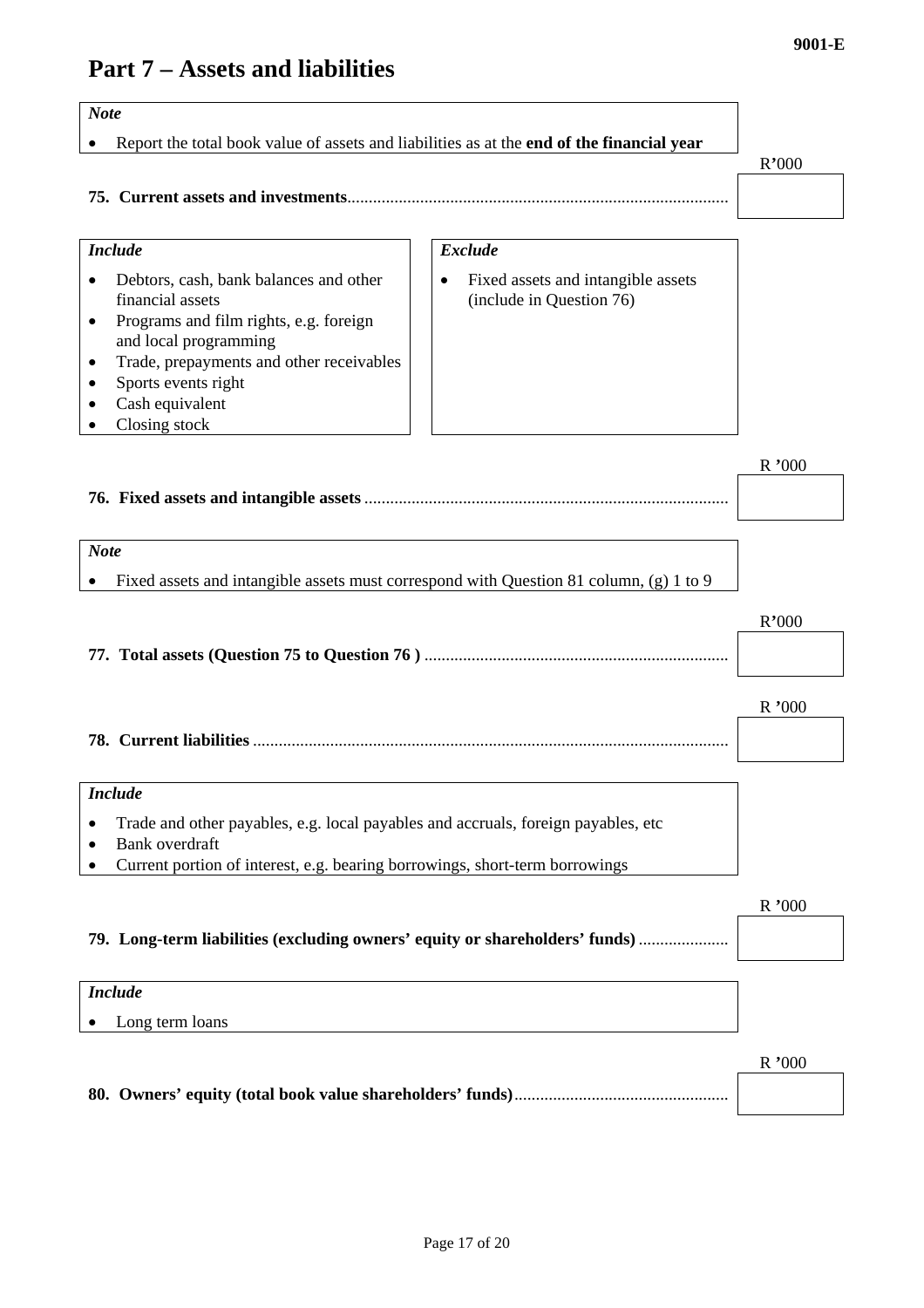# **Part 8 - Book value of assets and capital expenditure**

#### **81. Book value of assets and capital expenditure on fixed assets and intangible assets**

#### *Notes*

- The value of land and buildings must be shown separately and should be estimated, if necessary. (Exclude own private dwelling or living unit thereof.)
- Purchases of land and existing buildings and used plant, machinery and vehicles, which were not imported, should be included in column (d).
- The value of used plant, machinery and vehicles imported by your enterprise or on your behalf, should be included in column (c).
- Major improvements, additions or extensions to fixed assets, machinery, transport equipment and structures, which improve their performances and increase their capacity or prolong their expected working lives, count as fixed capital formation and should be included in column (c)
- Intangible fixed assets are non-financial produced fixed assets that mainly consists of mineral exploration, computer software, entertainment, literary or artistic originals intended to be used for more than one year
- Intangible non-produced assets are assets that entitle their owners to engage in certain specific activities or to produce certain specific goods or services and to exclude other institutional units from doing so, except with the permission of the owner, e.g. patented entities or purchased goodwill

|    | Type of asset                                                         | Book value at<br>the beginning of<br>financial year<br>according to<br>balance sheet | Plus<br>Capital expenditure on the erection of<br>new buildings and works; additions to<br>and alterations of existing buildings and<br>works; work in progress capitalised;<br>new plant and machinery; used plant<br>and machinery if imported by you or on<br>your behalf (whether paid to outside<br>contractors or concerns or done by your<br>enterprise itself) |
|----|-----------------------------------------------------------------------|--------------------------------------------------------------------------------------|------------------------------------------------------------------------------------------------------------------------------------------------------------------------------------------------------------------------------------------------------------------------------------------------------------------------------------------------------------------------|
|    | (a)                                                                   | (b)<br>R'000                                                                         | (c)<br>$\rm R$ '000                                                                                                                                                                                                                                                                                                                                                    |
| 1. |                                                                       |                                                                                      |                                                                                                                                                                                                                                                                                                                                                                        |
| 2. |                                                                       |                                                                                      |                                                                                                                                                                                                                                                                                                                                                                        |
| 3. | Non-residential buildings                                             |                                                                                      |                                                                                                                                                                                                                                                                                                                                                                        |
| 4. | Computers and other IT equipment                                      |                                                                                      |                                                                                                                                                                                                                                                                                                                                                                        |
| 5. | Motor vehicles and other transport                                    |                                                                                      |                                                                                                                                                                                                                                                                                                                                                                        |
| 6. | Medical instruments, furniture, and                                   |                                                                                      |                                                                                                                                                                                                                                                                                                                                                                        |
| 7. | Plant, machine and other office                                       |                                                                                      |                                                                                                                                                                                                                                                                                                                                                                        |
|    | 8. Intangible fixed assets                                            |                                                                                      |                                                                                                                                                                                                                                                                                                                                                                        |
|    |                                                                       |                                                                                      |                                                                                                                                                                                                                                                                                                                                                                        |
|    |                                                                       |                                                                                      |                                                                                                                                                                                                                                                                                                                                                                        |
| 9. | Intangible non-produced assets<br>(goodwill, patented entities, etc.) |                                                                                      |                                                                                                                                                                                                                                                                                                                                                                        |
|    |                                                                       |                                                                                      |                                                                                                                                                                                                                                                                                                                                                                        |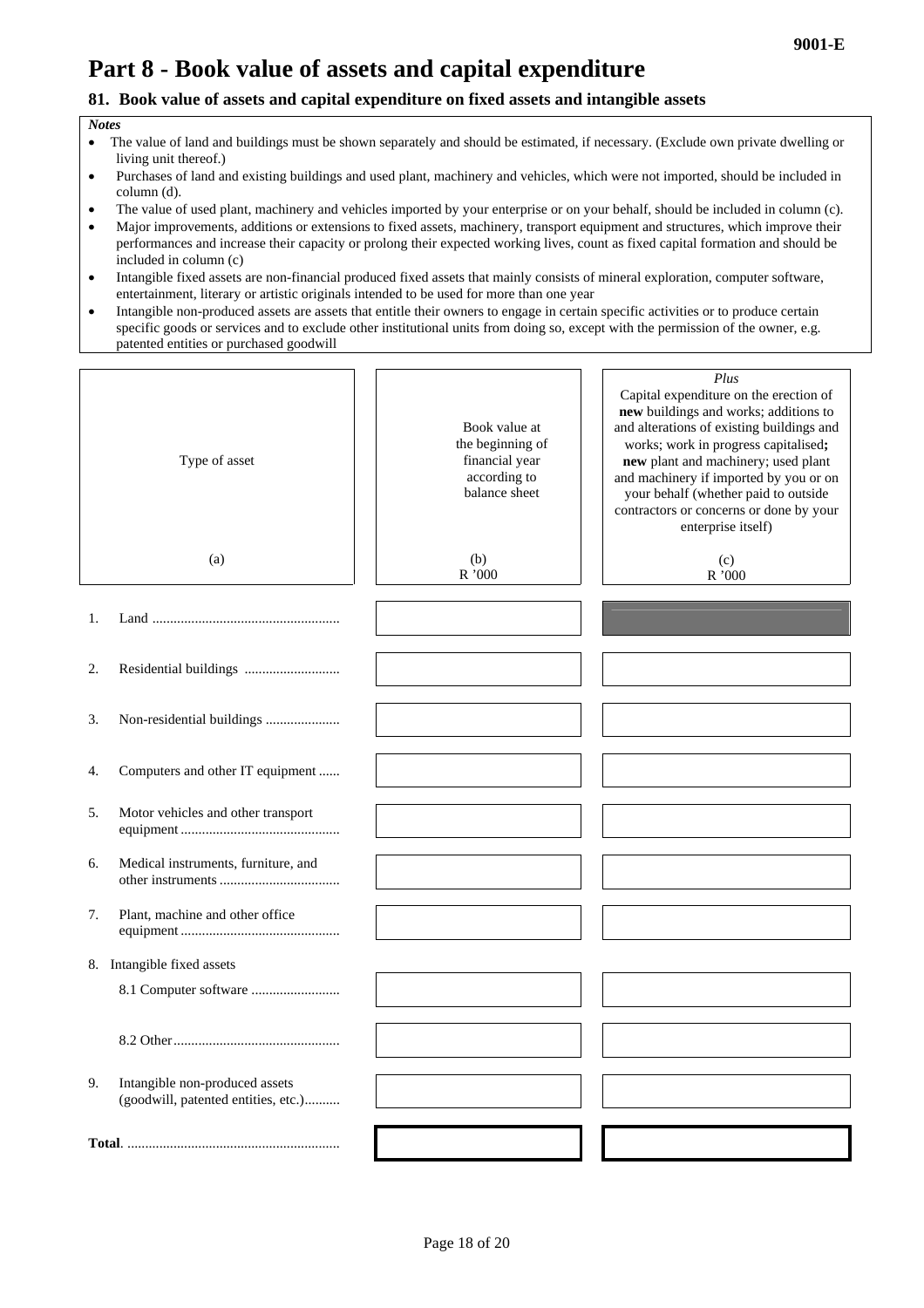